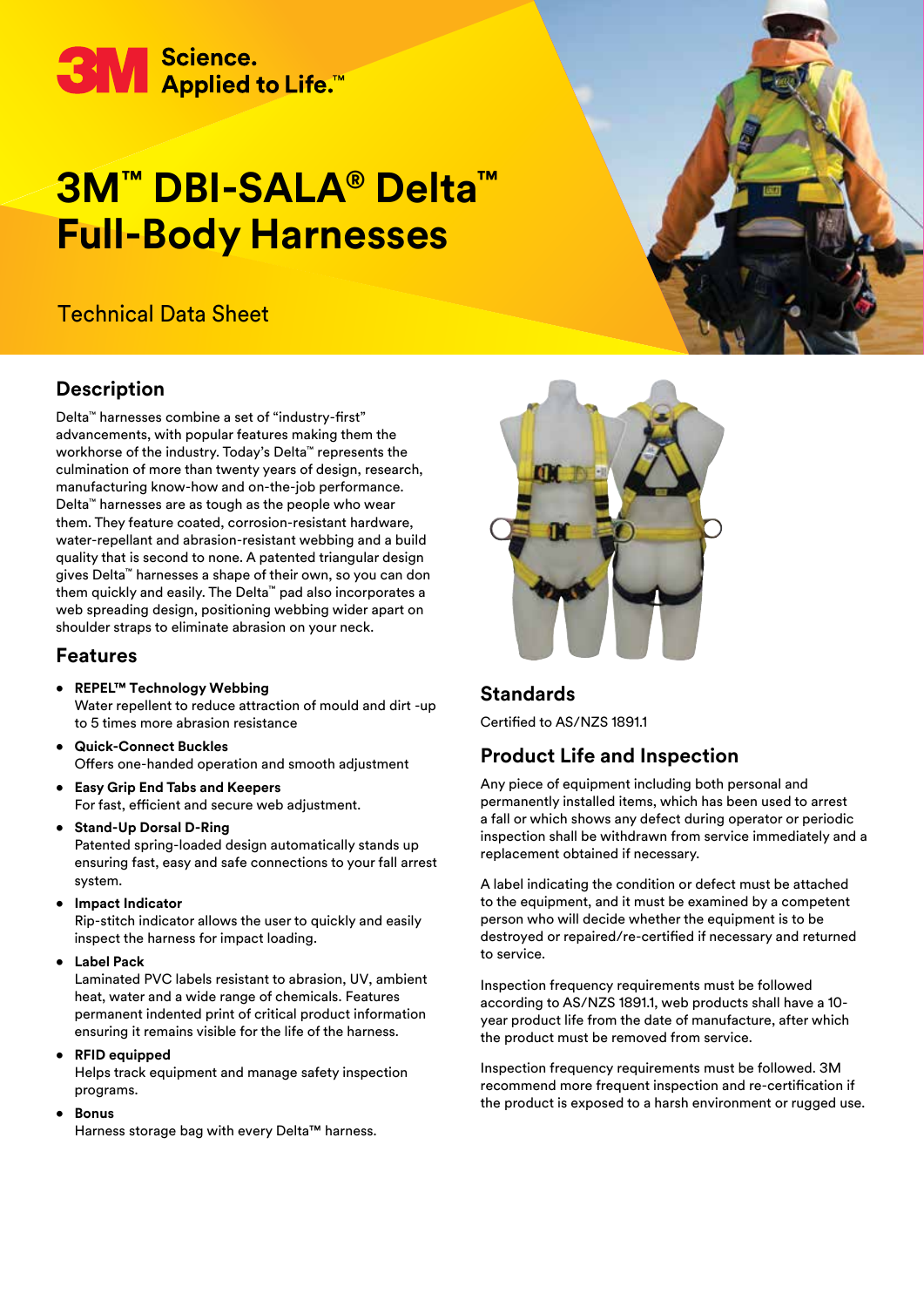## **Specifications**

| 3M <sup>™</sup> DBI-SALA® Delta <sup>™</sup> Full-Body Harnesses |                                                                                                                                                                                                                                                  |  |
|------------------------------------------------------------------|--------------------------------------------------------------------------------------------------------------------------------------------------------------------------------------------------------------------------------------------------|--|
| Colour                                                           | Yellow                                                                                                                                                                                                                                           |  |
| Webbing                                                          | REPEL™ technology webbing<br>– 45mm, minimum breaking<br>load 15kN, Resistant to UV and<br>common organic solvents.                                                                                                                              |  |
| Thread/Stitching                                                 | Polyester                                                                                                                                                                                                                                        |  |
| Hardware                                                         | Rear D - Fall Arrest rated,<br>aluminium, minimum break<br>strength 22.2kN, internal<br>diameter width -59mm                                                                                                                                     |  |
|                                                                  | Front D-ring- Fall Arrest rated,<br>$\bullet$<br>aluminium, minimum break<br>strength 22.2kN, internal<br>diameter width- 51mm                                                                                                                   |  |
|                                                                  | <b>Quick-Connect Buckles-</b><br>Chest & legs, solid riveted<br>construction, aluminium                                                                                                                                                          |  |
|                                                                  | Shoulder adjusters- Spring<br>loaded aluminium                                                                                                                                                                                                   |  |
| Web Keeper                                                       | Elastic, Nylon                                                                                                                                                                                                                                   |  |
| <b>Comfort Padding</b>                                           | Aerospace mesh, EVA foam,<br>nylon mesh                                                                                                                                                                                                          |  |
| Capacity                                                         | One user - 136 kg, combined<br>weight of person, tools, clothing<br>etc. when used in conjunction<br>with a DBI-Sala or Protecta<br>Connecting system (SRL,<br>Lanyard, etc) the harness is<br>rated up to the limit of the<br>connecting system |  |
| Delta® Back Pad                                                  | Polyethylene and vinyl acetate                                                                                                                                                                                                                   |  |
| Weight (approx.)                                                 | 1.75kg to 2.95kg                                                                                                                                                                                                                                 |  |
| Temperature (working<br>environment):                            | -20°C to 50°C (guide only)                                                                                                                                                                                                                       |  |
|                                                                  |                                                                                                                                                                                                                                                  |  |

If a dorsal extension is part of your harness the maximum lanyard assembly permitted is 1.7m or less.

Inspection frequency requirements must be followed according to AS/NZS 1891.4

#### **Important Notice**

To the extent permitted by law, 3M shall not be liable for any loss or damage including any loss of business, loss of profits, or for any indirect, special, incidental or consequential loss or damage arising from reliance upon any information herein provided by 3M. Nothing in this statement will be deemed to exclude or restrict 3M's liability for death or personal injury arising from its negligence.

The mounting and use of the product described within this document assumes that the user has previous experience of this type of product and that is will be assembled by a competent professional according to product documentation. Before any use of this product it is recommended to complete some trials to validate the performance of the product within its expected application.

All information and specification details contained within this document are inherent to this specific 3M product and would not be applied to other products or environment. Any action or usage of this product made in violation of this document is at the risk of the user.

Compliance to the information and specification relative to the product contained within this document does not exempt the user from compliance with additional guidelines (safety rules, procedures). Compliance to operational requirements especially in respect to the environment and usage of tools with this product must be observed. 3M (who cannot verify or control these elements) would not be held responsible for the consequences of any violation of these rules which remain external to its decision and control.

Warranty conditions for products are determined with the sales contract documents and with the mandatory and applicable law, excluding any other warranty or compensation.